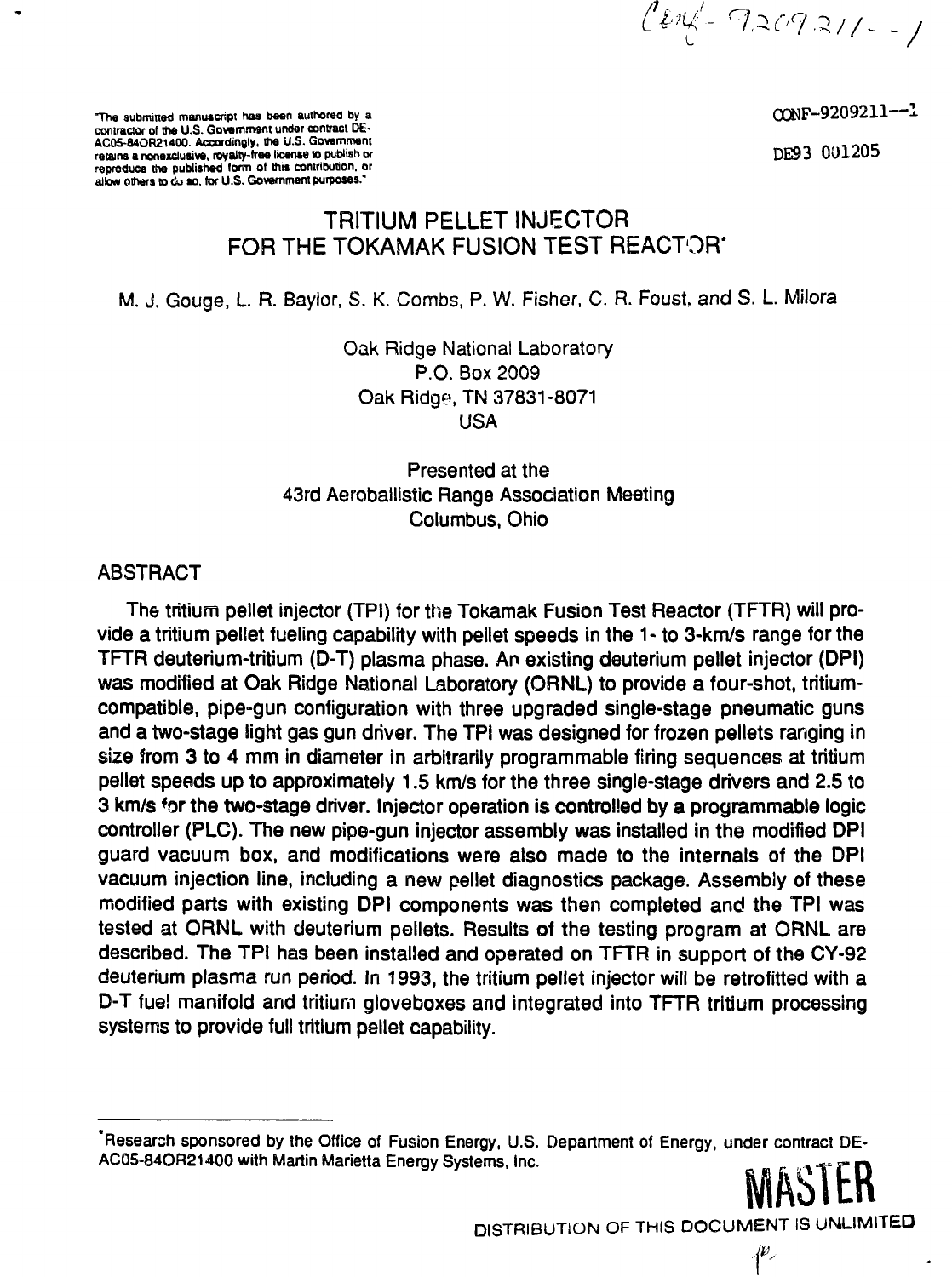#### 1. INTRODUCTION

The Tokamak Fusion Test Roactor (TFTR) at Princeton Plasma Physics Laboratory is the largest tokamak in the United States and has been in operation since 1982 with deuterium plasmas. The research program will be extended in 1993-94 to deuteriumtritium (D-T) plasmas, which will result in  $~10-20$  MW of fusion power owing to the larger nuclear fusion cross section of the D-T reaction relative to D-D. Three methods are used to fuel TFTR plasmas: room-temperature gas injection at the vacuum vessel wall, fueling by high-energy (~100-keV) neutral beams, and injection of frozen hydrogenic pellets. Gas injection is not very efficient in fueling the plasma center, and it is difficult to produce peaked density profiles with this method. Neutral beam injection is primarily used for plasma heating; it can provide limited central fueling capability, but this fuel source is at high energies per accelerated ion and significant power is required for reasonable plasma fueling rates. Hydrogenic pellet injection is attractive, especially for D-T plasmas, in that it can provide efficient core plasma fueling. The tritium pellet injector (TPI) is a cryogenic pellet injector to be used before and during the D-T phase of TFTR.<sup>1</sup> Using the TPI during TFTR D-T phase will permit access to both a regime suitable for initial alpha particle physics studies and a regime suitable for stuoies of particle and energy confinement in high-density D-T plasmas with  $n_e(0)$  = (1-5)  $\times$  10<sup>20</sup> m<sup>-3</sup>. The injector is shown in perspective in Fig. 1; it has replaced the eight-shot deuterium pellet injector (DPI) at TFTR. While the DPI formed pellets by a cryogenic extrusion procass, the TPI forms its four cylindrical pellets by the in situ condensation (pipe-gun) process. Two of these pellets have diameters of 3.4 mm (guns 1 and 2); the other two, diameters of 4.0 mm (guns 3 and 4). The nominal pellet aspect ratio is 1.25, but pellets can be formed with aspect ratios in the range from 1.0 to  $\geq$ 1.5. One of the 4.0-mm guns (gun 4) is equipped with a two-stage light gas gun driver; the remaining three guns are conventional single-stage light gas guns using fast-acting electromagnetic propellant valves developed at Oak Ridge National Laboratory (ORNL).<sup>2</sup> In the configuration described here, the single-stage guns are capable of producing velocities approaching 1.7-1.8 km/s with deuterium pellets and 1.5 km/s with tritium pellets.<sup>3</sup>

The project is divided into two phases. Phase I activities allow the deuterium fueling capability to be used during 1992 operations, while the Phase II activities incorporate systems required for tritium operation (gloveboxes and a D-T fuel manifold) and include an extended period of testing at the TFTR site, ending with the formation and acceleration of tritium pellets in 1993.

#### 2. TPI SYSTEM DESIGN

The TPI consists of several systems, which are shown in Figs. 1-3 and described below.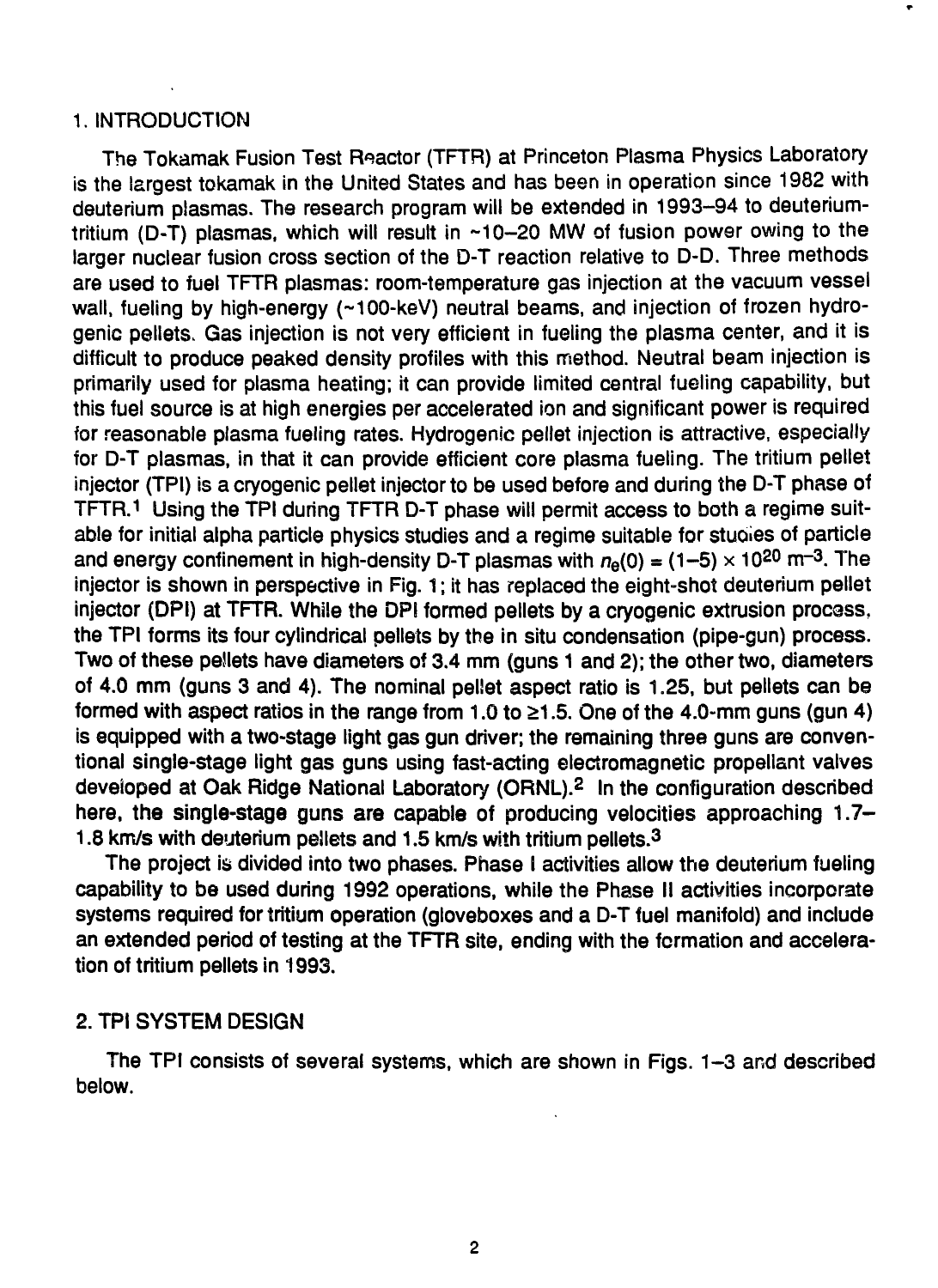

Fig. 1. Perspective view of the TPI installation on the TFTR.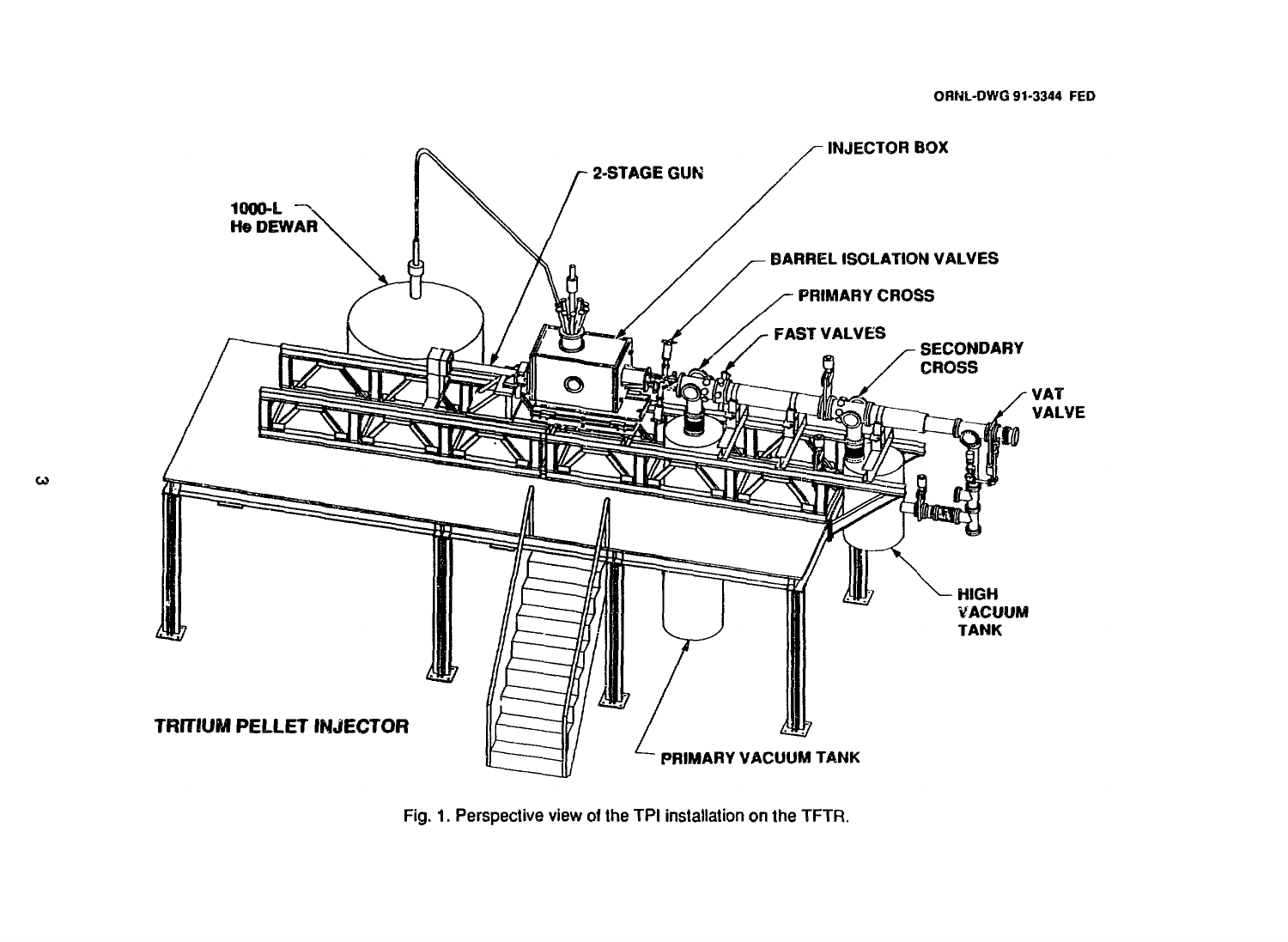$\bullet$ 



Fig. 2. The TPI injector and two-stage light gas gun assembly.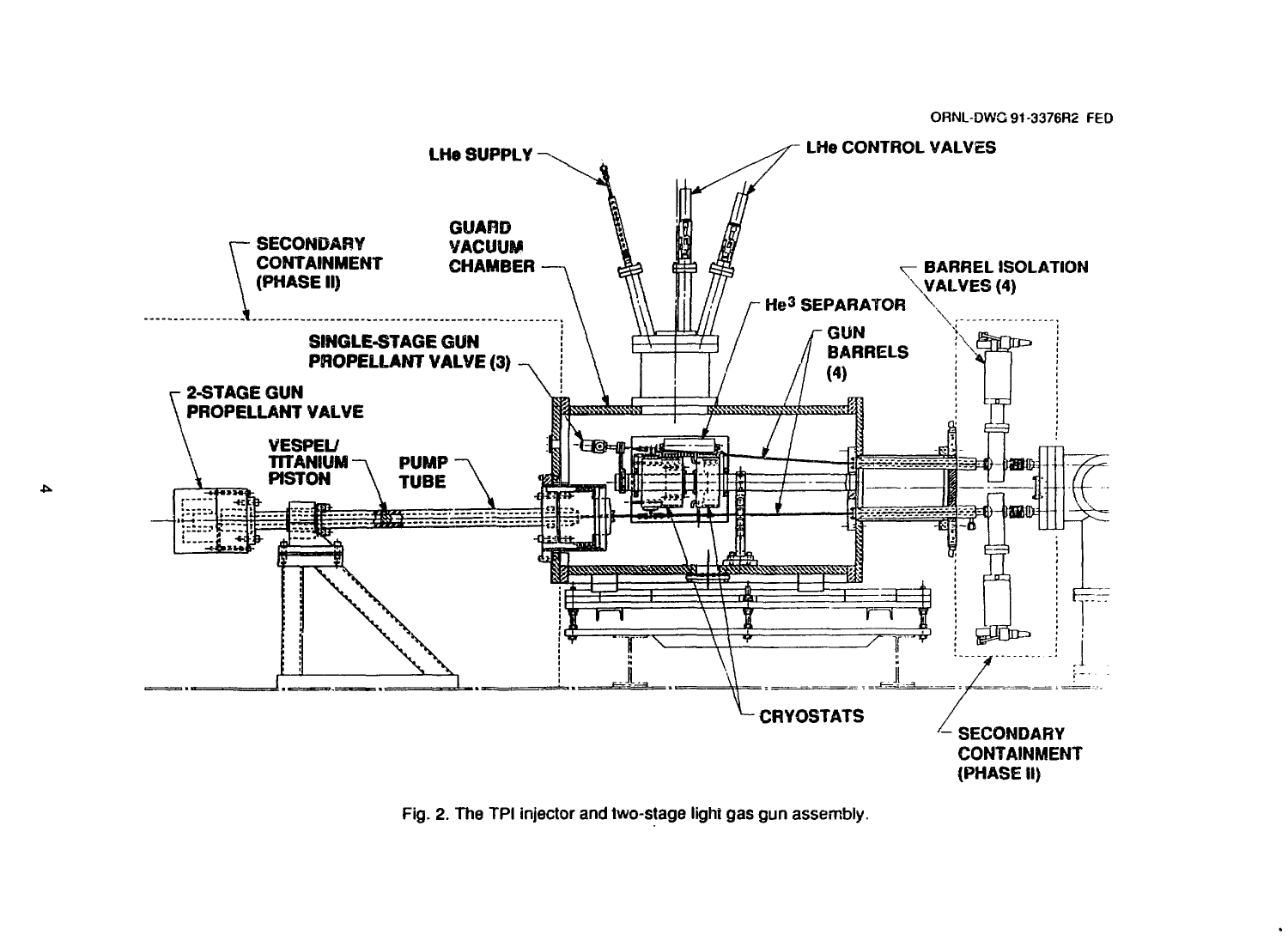

Fig. 3. Photograph of TPI during assembly at ORNL.

# 2.1 Injector

The injector has a gaseous-helium-cooled (~7 K) cryostat that provides cooling for cryogenic pellet formation. The injector is located within the guard vacuum system, and its design is based on the so-called "pipe-gun" concept, in which hydrogenic (H, D, T) pellets are formed by direct condensation in the gun barrel, a segment of which is held at ~10 K by contact with a gaseous-helium-cooied copper block. Pellet length is controlled both by regulating the gas fill pressure magnitude and duration and, for the lower aspect ratio (AR  $\sim$  1) pellets, by establishing temperature gradients along the barrel tube with auxiliary heating collars. This design is ideal for tritium service because there are no moving parts inside the gun and because little excess tritium is required in the pellet production process. The injector uses four independent 1-m-long gun barrel assemblies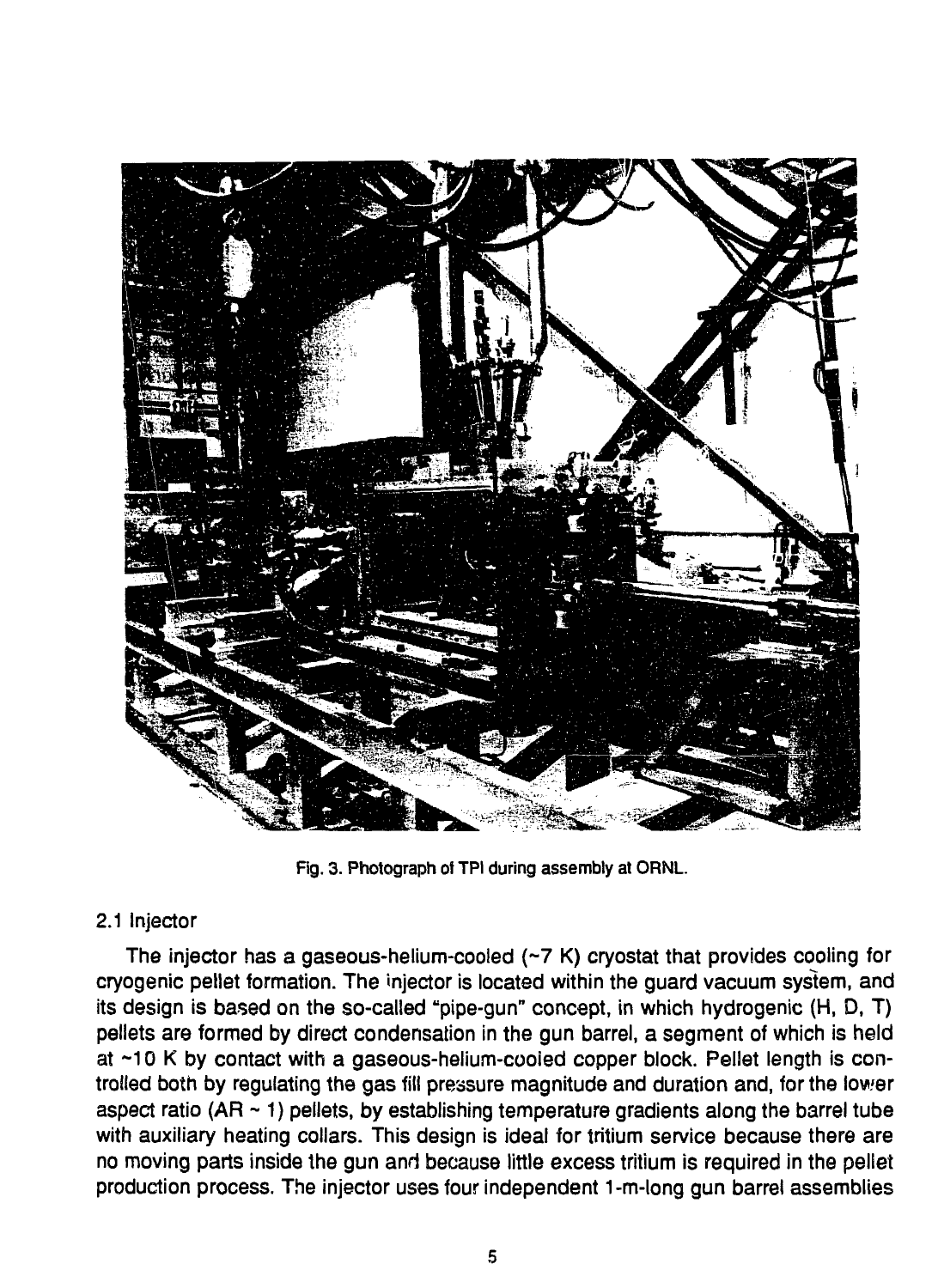mounted around the perimeter of two oxygen-free, high-conductivity (OFHC) copper cryostats; the rear cryostat provides conduction cooling for the four barrel pellet freezing zones and the front cryostat provides conduction cooling for the four barrel collars. The cryostats shown in Fig. 2 are based on designs used for pipe-gun injectors built for the Advanced Toroidal Facility<sup>4</sup> and the Princeton Beta Experiment. Three of the barrel assemblies are coupled to an ORNL-designed fast propellant valve (single-stage driver). This valve develops full pressure within 300 us and has operated with a supply pressure of up to 138 bar (2000 psi) using upgraded power supplies. The remaining barrel assembly is connected to the two-stage driver.

Experiments in the Tritium Systems Test Assembly at Los Alamos National Laboratory using a prototype tritium pellet injector showed that the presence of noncondensible helium-3 at levels above 0.005% prevents pellet formation by blocking the condensation of tritium in the pipe-gun freezing cell.<sup>3</sup> Since helium-3 occurs as a by-product of tritium decay, specific removal of residual helium-3 from the tritium feed gas to this levei of purity is required. This removal is accomplished using a cryogenic separator (OHFC copper cryostat) that is also located in the guard vacuum enclosure adjacent to the main cryostats. The tritium is purified by circulating the fuel charge through the separator, which freezes only the hydrogenic isotopes and leaves the noncondensible helium-3 to be removed from the loop by a mechanical vacuum pump.

#### 2.2 Two-Stage Driver

The two-stage driver system shown in Figs. 2 and 3 provides the high-pressure, high-temperature drive gas required to accelerate pellets to near 2.5-3 km/s. It is based on development of two-stage light gas guns at ORNL<sup>5-7</sup> and in Europe.<sup>8-10</sup> In the twostage driver, moderate-pressure (20- to 60-bar) helium propellant gas initially in a 0.64-L first-stage reservoir accelerates a 25.4-mm-OD Vespel™ or titanium piston to velocities in the range of 100-250 m/s in a thick-walled 4130 carbon steel pumptube. The reservoir is **connected to the** pumptube by a pneumatically actuated fast valve with a 2.2-cmdiam orifice. This 0.9-m-long, 2.54-cm-ID pumptube is visible in Fig. 3, which also shows the guard vacuum chamber interface. A bellows isolates the two-stage driver and the guard vacuum chamber. The high-pressure end of the pumptube is encased in a 4340 carbon steel head assembly. The accelerating piston compresses (nearly adiabatically) low-pressure, room-temperature hydrogen propellant gas initially at about 1-2 bar. This hydrogen gas becomes the driving gas for the cryogenic pellet. At the high pressures reached following near-adiabatic compression, the mechanical strength of the hydrogenic pellet becomes a design constraint and determines the maximum muzzle velocity, which is estimated to be of order 2.5-3 km/s. The shear strength of the frozen pellet material also determines the breakaway pressure in the two-stage driver, which has a major influence on the realizable muzzle velocities.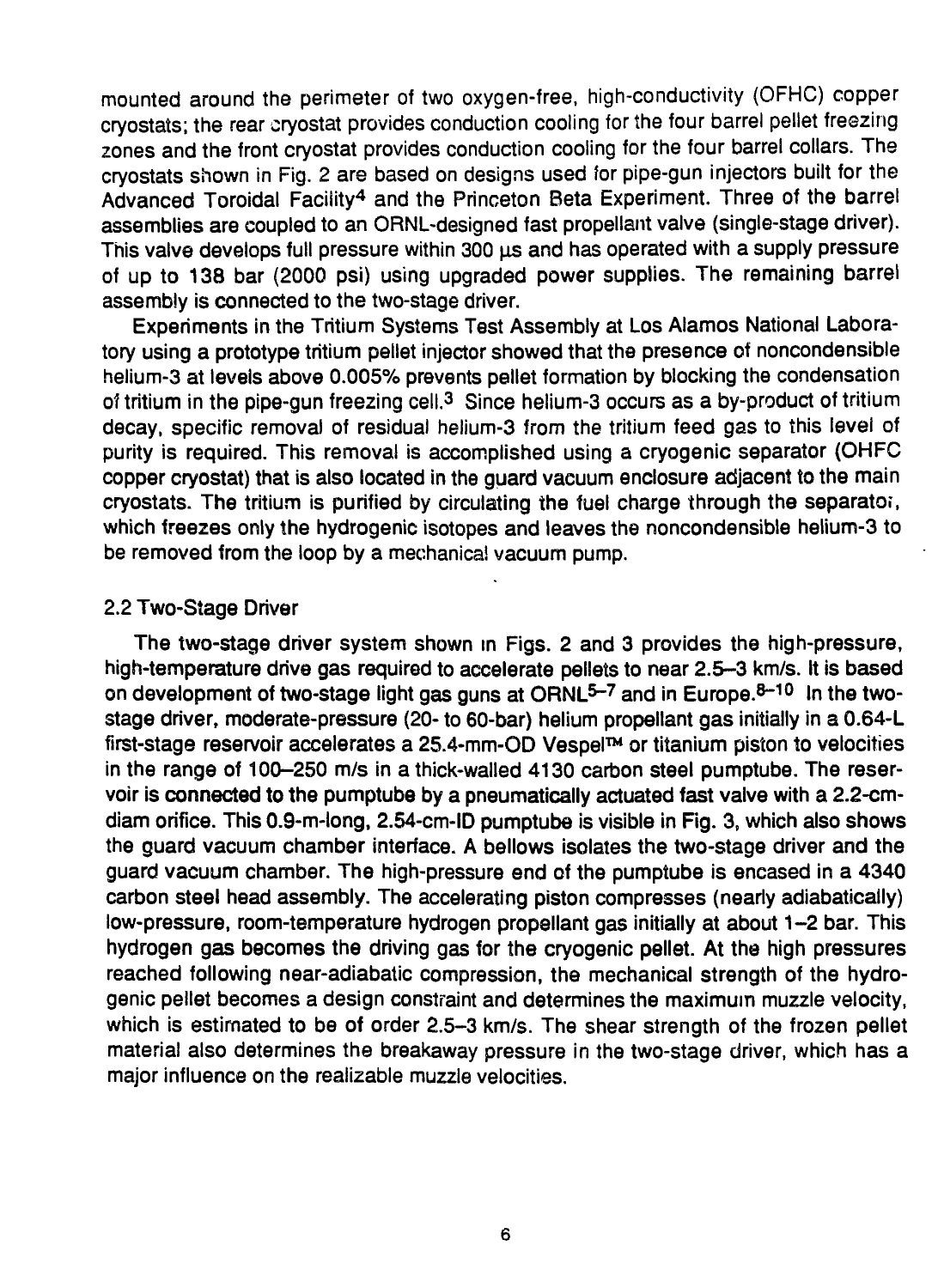#### 2.3 Pellet Injection Line

The barrel isolation valve system links the injector with the primary vacuum subsystem. It consists of four vacuum isolation valves and four double-wall bellows units, one assembly per barrel. The valves, when closed, isolate the injector from the primary vacuum system. The injection line primary vacuum system links the injector with the high-vacuum system. It consists of a stainless steel injection line containing an array of four 8.0-mm-ID, 1.1-m-lona, pellet guide tubes, four fast-acting (~25-ms cycle time) conductance-limiting valves, a pellet diagnostic station, an isolation valve at the connection to the high-vacuum system, and a 0.71-m<sup>3</sup> stainless steel chamber. When pellets are fired, the primary vacuum system absorbs virtually all of the propellant gas used to accelerate the pellet. The injection line high-vacuum system links the primary vacuum system to the TFTR vacuum vessel through a region of high vacuum. The high-vacuum system consists of a stainless steel injection line containing four 14.8-mm-ID, 1.0-m-long pellet guide tubes, a pellet diagnostic station for photography and pellet mass measurements, a system isolation valve and bellows, and a ceramic break. This part of the system ends with a connection to the pellet injector torus interface valve. The system also contains a 0.265-m<sup>3</sup> stainless steel chamber that collects most of the residual propellant gas used to accelerate the pellet which is not pumped by the primary vacuum system.

### 2.4 Gas Supply and Manifold

All nontritium working gases required for operation of the TPI will be supplied from a gas bottle farm located in the TFTR test cell basement. The gas supply system will provide deuterium at  $\sim$ 3 bar, hydrogen at pressures up to 138 bar, and helium at up to 70 bar (for first-stage propellant) and 8 bar (for pneumatic valve actuation). Tritium at ~2.5 bar will be supplied from the tritium gas delivery system using a connection in the test cell near the pellet injector location. The tritium delivery lines will be doubly contained. The gas manifold system consists of separate pellet fuel gas (initially deuterium feed gas and later, D-T feed gas) and propellant gas feed systems. A diaphragm pump and a scroll pump are incorporated into the feed system for Phase II to facilitate transfer of tritium to and from the injector. The gas manifold system will be located immediately behind the injector guard vacuum box.

# 2.5 Secondary Containment and Tritium System Connections

The TPI consists of three classes of components: (1) components that are never exposed to tritium, (2) components that are exposed to tritium and are always maintained at subatmospheric pressure, and (3) components that contain tritium and are maintained at pressures above atmospheric pressure. Containment of these three classes of components/systems will differ. Components/systems in class 1 will not use secondary containment and will not be linked directly to the tritium cleanup systems. Components in class 2 will not use secondary containment but will be linked to the tritium cleanup systems. Components in class 3 will use secondary containment (glove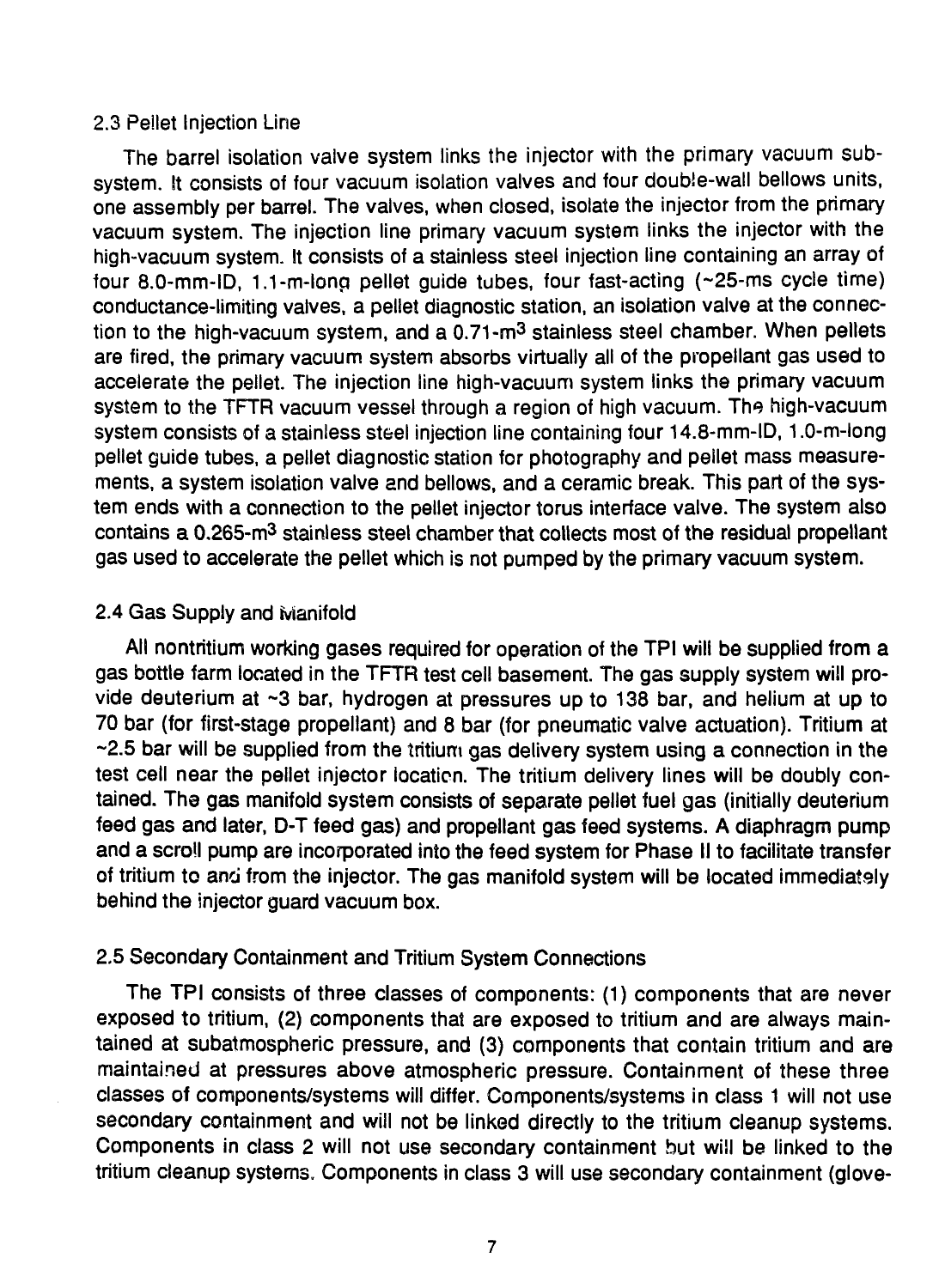boxes) and will be linked to the tritium cleanup systems. The TPI components that will require secondary containment structures include the gas manifoid, the two-stage driver, tha injector, and the barrel isolation valves. The guard vacuum system is itself a secondary containment system. The TPI secondary containment systems (gloveboxes) are shown in Fig. 4.

# 2.6 Control System

The TPI is controlled by a programmable logic controller (PLC, Allen Bradley PLC 5/40) located in the TFTR mezzanine beneath the injector. The operator controls the injector through a touch panel color mimic screen provided with the PLC (one primary unit in the control room and a second unit in the mezzanine for checkout) or with a color mimic display/terminal interfaced to the existing pellet injector MicroVAX, which has a communications link to the PLC. To the operator, the PLC appears as a finite-state engine in which the injector will by in one of several defined states or modes. In each of these states the PLC performs a series of operations (a procedure to enable the injector to go to the next state). The operator controls the system by setting the state to which the PLC is to go. AH set points for temperatures and pressures within the injector are set automatically within the procedures by the PLC but can be modified by changing the preset values in the PLC, either through the touch panel via a pop-up keypad or through the MicroVAX interface. Firing of the propellant valves and timing of hydrogen propellant prefill for the two-stage light gas gun are controlled by the TFTR fire sequencer, which is programmable through the MicroVAX. In addition to the automated operation of the TP!, the injector can be operated manually by controlling individual valves and changing individual set points.

# 2.7 Pellet Diagnostics

The TPI has two light gate stations separated by 1.41 m to provide tining signals for pellet speed measurement The pellet interupts a continuous light-emitting diode beam to provide the timing pulse. This system also provides a pellet-speed-dependent trigger pulse for the two 3-ns pulsed nitrogen dye lasers used to backlight pellets in the pellet photography system. A fiber-optic beam splitter enables a single laser to backlight pellets in two separate barrels within the constraints of the 20-Hz laser repetition rate. The photography system for the ORNL testing period used both a CID camera (guns 2 and 3) and a CCD camera (guns 1 and 4). The system for the TFTR D-T operations will use only CID cameras designed to function at integrated neutron and gamma radiation doses estimated for the D-T phase. Windows used for pellet speed measurement and photography were kept at minimum size and tested at 2.5 atm to provide a reliable tritium barrier for the D-T phase. All windows also have a simpie secondary containment using elastomer O-rings, which also provide the fiber-optic or camera interface. A microwave cavity<sup>11</sup> system was also implemented for the TPI. It operates at a nominal resonant frequency of 4.21 GHz and provides a relative measure of pellet mass. It was initially calibrated at ORNL by measuring the fast pressure rise due to a pellet striking a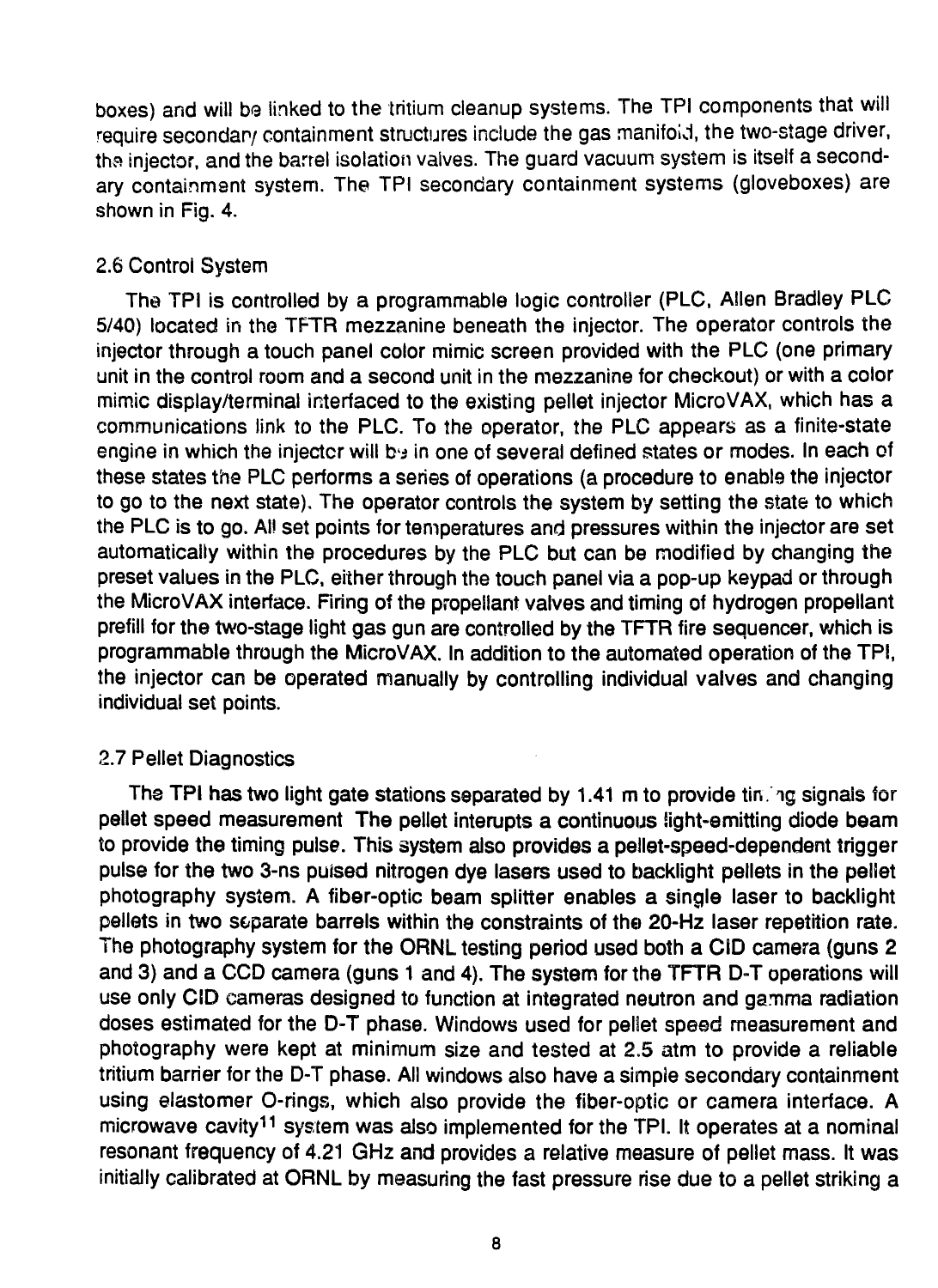

Fig. 4. The TPI secondary containment system for operation with tritium pellets.

 $\boldsymbol{\omega}$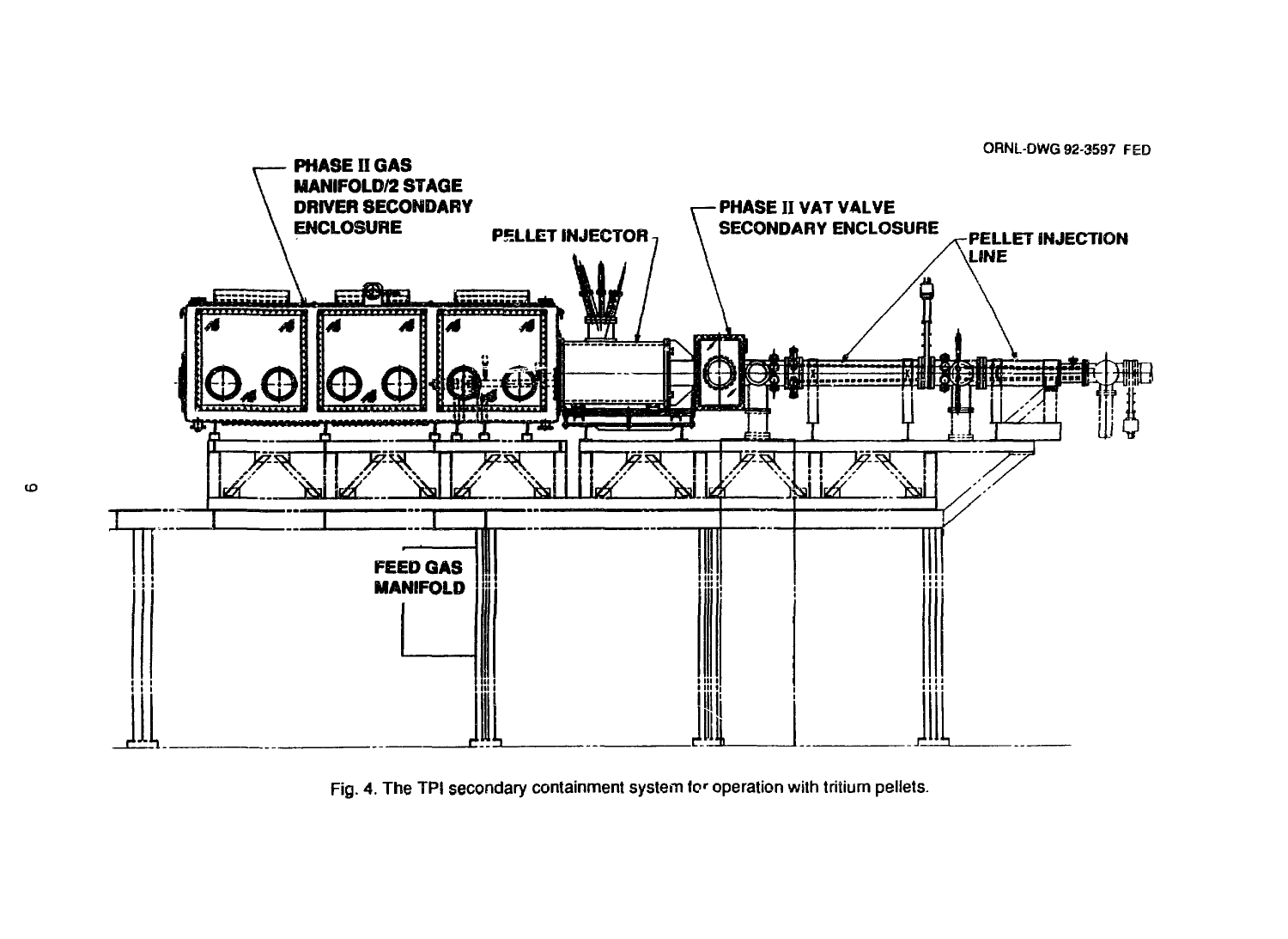target plate in a known volume tank. A photograph of a 3.4- by 4.3-mm pellet at a speed of ~1.4 km/s and the corresponding microwave cavity signal are shown in Fig. 5. The TPI single-stage light gas guns (guns 1-3) have a fast pressure transducer in the breech area between the hydrogen propeliant valve and the pellet freezing zone. The two-stage driver has a piezoelectric pressure transducer on the pneumatically actuated fast valve and at the other end of the pumptube in the high-pressure section. There are also piezoelectric shock transducers on each of the four fast-acting conductance limiting valves in the injection line and on the high-pressure section of the two-stage driver.



**ORNL-DWG 92M-2595 FED**

**Fig. 5. Microwave cavity signal and photograph of a 3.4- by 4.3-mm pellet at 1.4 km/s.**

#### 3. TPI TESTING WITH DEUTERIUM PELLETS

TPI components were tested at ORNL in 1992 prior to delivery to TFTR. This testing emphasized initial operation of the three single-stage light gas guns (guns 1-3) and the two-stage driver (gun 4) and integration of gun mechanical systems into the PLC-based control system. One major goal was to verify that the helium gas cooling circuit had a sufficiently low pressure drop at operating temperatures to allow operation at TFTR with a closed cryogenic helium system developed for the TFTR neutral beam injectors. It was found at ORNL and in later testing at TFTR that the gun copper cooling cryostat could be maintained at temperatures as low as  $8$  K with a system pressure drop of  $\sim 0.1$  bar. Cold helium gas at 5-6 K was used for gun cooling; this gas was generated by immersion of a 50- $\Omega$  electrical heater into a 500-L liquid helium (LHe) dewar. Steady-state heater currents of 0.3-0.4 A indicated an LHe consumption of 8-12 L/h, meeting a TPI design goal.

Testing of the three single-stage light gas guns verified the ability to make 3.4-mmdiam and 4-mm-diam deuterium pellets at aspect ratios of 1, 1.25, and 1.5. Each singlestage light gas gun was tested at various hydrogen propeliant supply pressures in the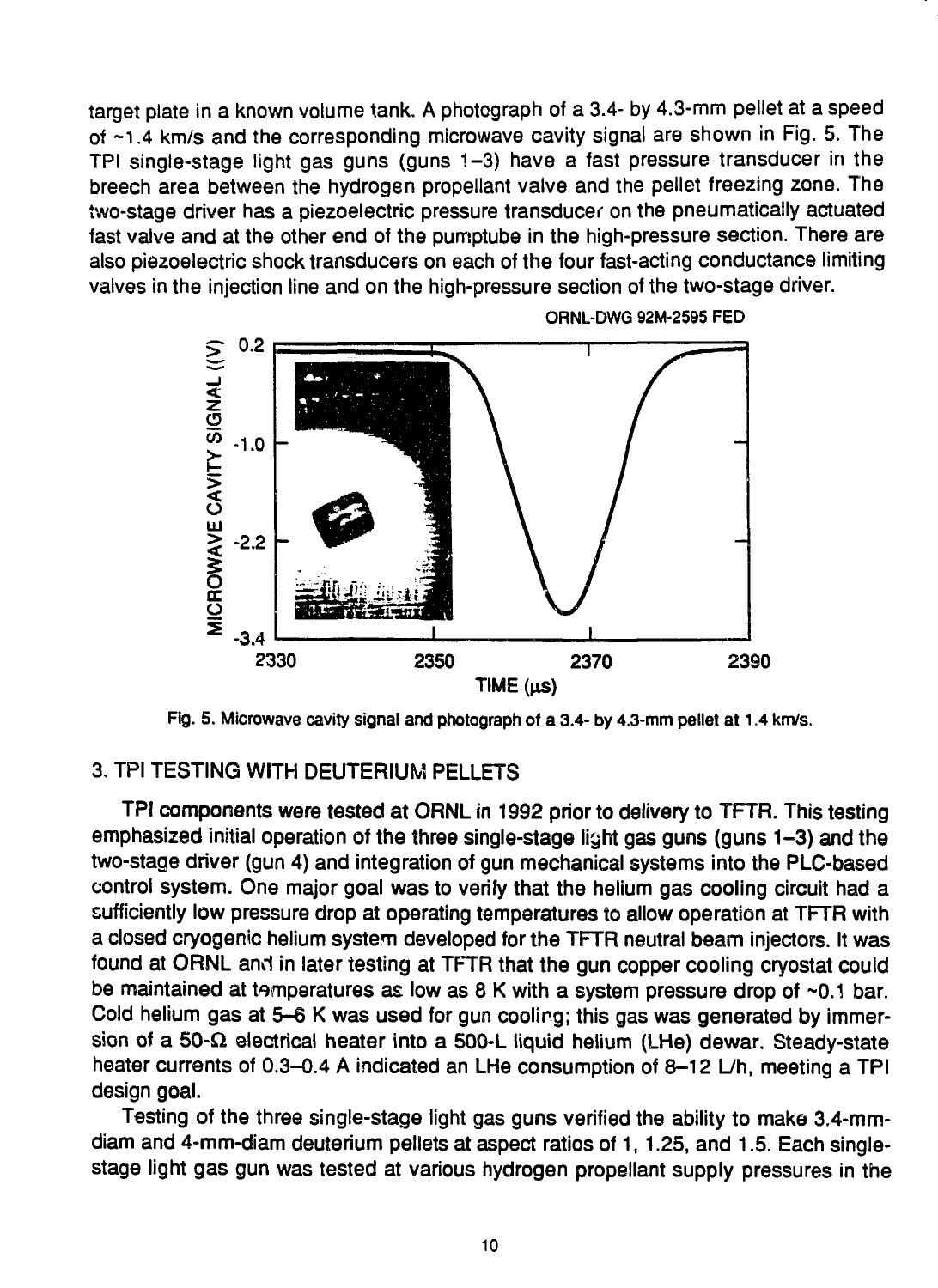range 69-138 bar, and deuterium pellet muzzle velocities over 1.7 km/s were achieved. In particular, it was verified that the upgraded propellant power supplies could open the electromagnetic propellant valves at the design pressure of 138 bar. Figure 6 shows a scan of pellet speed as a function of breech propellant gas pressure for gun 1. Also shown are predicted values from interior ballistics theory.<sup>5,12</sup>



**ORNL-OWQ 92M-2596 FED**

Fig. 6. Pellet speed vs breech pressure for gun 1.

Testing of the two-stage light gas gun was conducted to quantify operating valve response and time scales for initial prefilling of the pumptube with hydrogen propellant gas, acceleration of the piston with helium gas from the first stage reservoir, and evacuation of the pumptub® and reseating of the piston after a shot. The results of these initial timing runs were used to program the fire sequencer and PLC to provide consistent performance from the two-stage light gas gun. Pellet speeds were initially in the range 1.5-2.2 km/s and were limited by leaks in the metal O-ring seals (with an internal spring) between the pumptube and the high-pressure head and between the barrel and the high-pressure head, which developed as high pressures (up to 1100 bar) were generated during the shot. This small, transient leak limited pellet speed performance and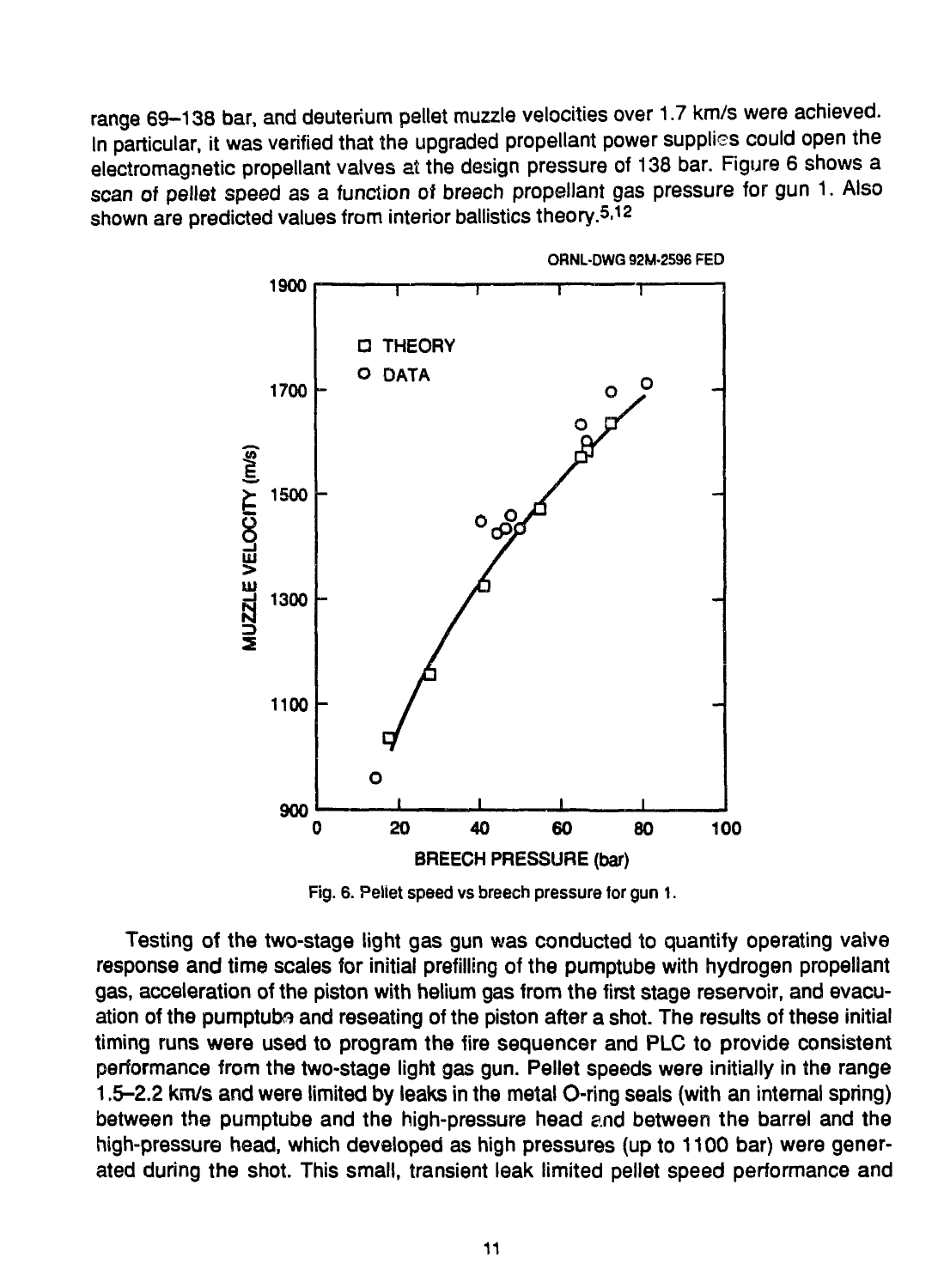caused occasional lockup of the titanium piston in the pumptube. A new seal configuration was developed at ORNL using Vespel seals, which are tritium-compatible. With this new seal, the TPI two-stage driver has accelerated deuterium pellets to 2.8 km/s with a 25-g Vespel piston. Peak head pressures are estimated at ~1000 bar based on a pressure measurement made about 1 cm into the 4-mm-diam bored section of the highpressure head. Data from a 2.8-km/s shot are shown in Fig. 7. The results of modeling this shot are provided in Table 1. Three different ballistics codes were used: a 1-D Lagrangian code,<sup>5</sup> a 0-D/1-D PC-based code, QUICKGUN,<sup>13</sup> and a 0-D/1-D code, TRUCCO, developed in Italy<sup>9</sup> and run on a UNIX workstation. The agreement between the codes and the data is good, especially for the TRUCCO and Lagrangian codes. The inferred pellet breakaway pressure (34.5 bar) is consistent with data presented in ref. 5 for single-stage light gas gun experiments with 5-mm-long deuterium pellets and helium propellant.



Fig. 7. Data from a 2.8 km/s deuterium pellet shot (gun 4). Upper plot is pressure in breech end of pumptube and lower plot is pressure in the two-stage driver high pressure head.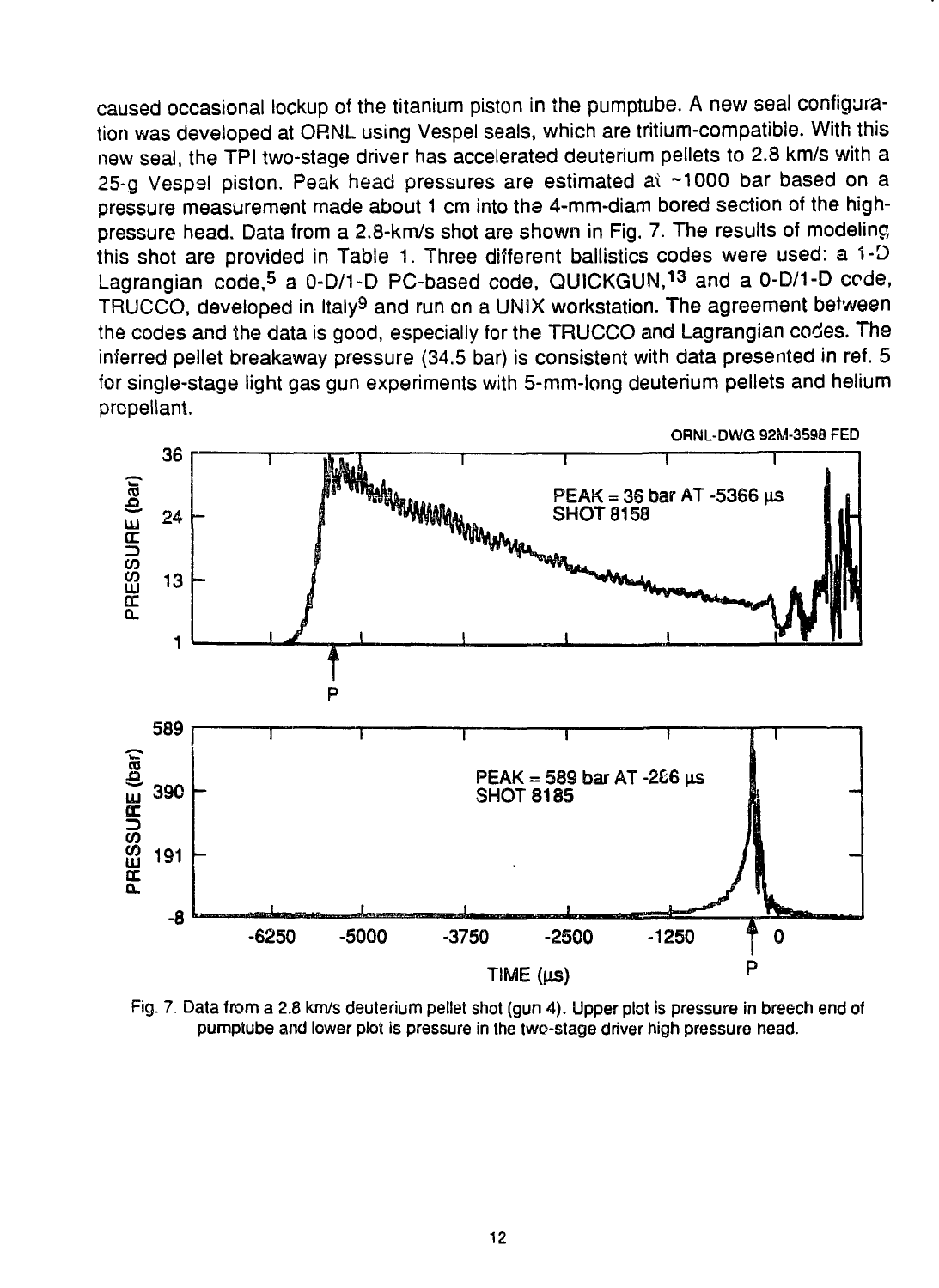|                              |                        |                   | Model    |                   |
|------------------------------|------------------------|-------------------|----------|-------------------|
|                              |                        | Lagrangian        |          |                   |
|                              | Data                   | code              | QUICKGUN | <b>TRUCCO</b>     |
| Inputs                       |                        |                   |          |                   |
| First stage pressure, bar    | 60 (He)                | 41.3 <sup>a</sup> | 60       | 43.5a,b           |
| Second stage pressure, bar   | 1.93 (H <sub>2</sub> ) | 1.93              | 1.93     | 1.93 <sup>b</sup> |
| Pellet mass, mg              | ~12.5                  | 12.6              | 12.6     | 12.6              |
| Piston mass, g               | 24.8                   | 24.8              | 24.8     | 24.8              |
| Breakaway pressure, bar      |                        | 34.5              | 34.5     | 34.5              |
| Outputs                      |                        |                   |          |                   |
| Second stage pressure, bar   | 590 <sup>c</sup>       | 1000              | 1630     | 1150              |
| Piston travel time, ms       | 5.6                    | 5.7               | 5.7      | 5.7               |
| Maximum piston velocity, m/s |                        | 255               | 299      | 275               |
| Pellet velocity, km/s        | 2.8                    | 3.0               | 3.2      | 2.8               |

# Table 1. Measured and calculated values for two-stage driver

<sup>a</sup> Lagrangian and TRUCCO codes have a burst disk between first and second stage; therefore model with lower pressure than on upstream side of propellant valve to match measured piston travel time.

 $b$  TRUCCO code must use same gas (H<sub>2</sub>) in both stages.

c Pressure is measured in high-pressure head about 1 cm into 4-mm-bore section and is beyond point **where** peak **pressure** occurs.

# 4. CONCLUSION

The TPI system, as installed on TFTR for the 1992 deuterium experimental run, is fully tritium compatible and radiation hardened for the 1993-94 TFTR D-T operations. Ongoing design and fabrication activities will provide a D-T gas manifold and two secondary containment glovebox structures, shown in Fig. 4. These components, when retrofitted on TPI in 1993, will provide for full tritium pellet capability. The present TFTR D-T plan calls for extensive use of the TPI.